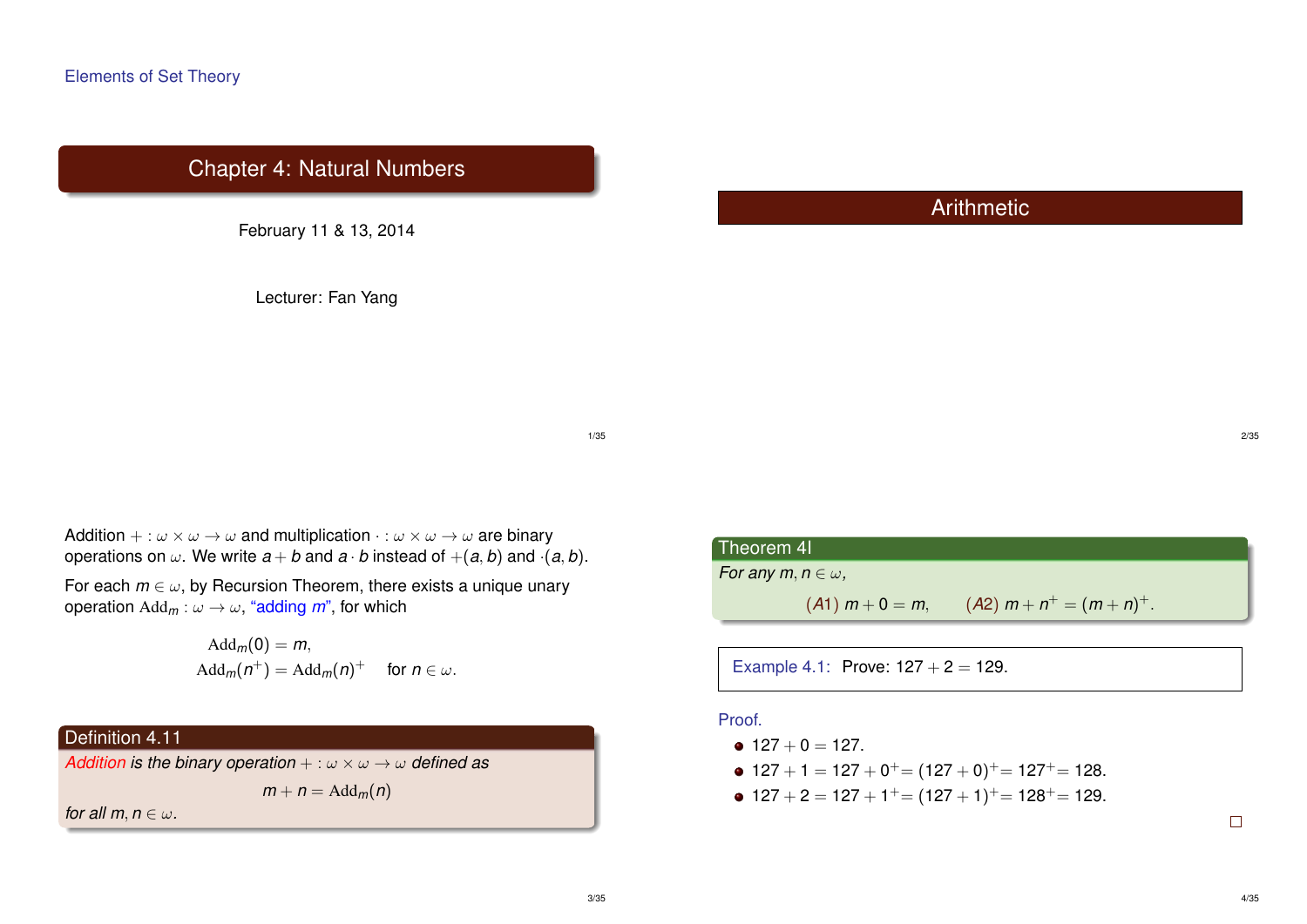#### Theorem 4K

*Let*  $m, n, k \in \omega$ . (1) *Associative law:*  $m + (n + k) = (m + n) + k$ (2) *Commutative law:*  $m + n = n + m$ .

Proof. We only prove (2). It suffices to show that the set

$$
A = \{ n \in \omega \mid m + n = n + m \text{ for all } m \in \omega \}
$$

is inductive, for then  $A = \omega$ .

Base case: To show  $0 \in A$ , since  $m + 0 = m$  by (A1), it suffices to show that  $0 + m = m$  for all  $m \in \omega$ . To this end, we prove  $B = \{m \in \omega \mid 0 + m = m\}$  is inductive.

By (A1),  $0 + 0 = 0$ , thereby  $0 \in B$ . Assuming  $k \in B$ , we have that  $0+k=k,$  thus  $0+k^+=(0+k)^+=k^+,$  thereby  $k^+\in\mathcal{B}.$ 

5/35

Similarly, to define multiplication, let us first apply Recursion Theorem to obtain functions  $M_m: \omega \to \omega$  such that  $M_m(n)$  is the result of multiplying *m* by *n*. Formally, for each  $m \in \omega$ , by Recursion Theorem, there exists a unique unary operation  $M_m$ :  $\omega \to \omega$  for which

$$
M_m(0) = 0,
$$
  
\n
$$
M_m(n^+) = M_m(n) + m \text{ for } n \in \omega.
$$

# Definition 4.12

*Multiplication is the binary operation* · : ω × ω → ω *defined as*

 $m \cdot n = M_m(n)$ , *for all m*,  $n \in \omega$ 

# Theorem 4J

*For any m, n*  $\in \omega$ ,

$$
(M1) \; m \cdot 0 = 0, \qquad (M2) \; m \cdot n^+ = m \cdot n +
$$

Inductive step: Assume  $n \in A$ . To show  $n^+ \in A$ , it suffices to show that

$$
C=\{m\in\omega\mid m+n^+=n^++m\}
$$

is inductive. By Base case,  $0 \in A$ , thus  $n^+ + 0 = 0 + n^+$ , thereby 0 ∈ *C*. Assuming  $m \in C$ , we show that  $m^+ \in C$ . Indeed,

| (by (A2))          |
|--------------------|
| (since $n \in A$ ) |
| (by (A2))          |
| (since $n \in A$ ) |
| (by (A2))          |
| (since $m \in C$ ) |
| (by $(A2)$ ).      |
|                    |

 $\Box$ 

6/35

Theorem 4K *Let*  $m, n, k \in \omega$ . (3) *Distributive law:*  $m \cdot (n + k) = m \cdot n + m \cdot k$ . (4) Associative law:  $m \cdot (n \cdot k) = (m \cdot n) \cdot k$ . (5) *Commutative law:*  $m \cdot n = n \cdot m$ .

Proof. We only prove (3). It suffices to show that

$$
A = \{k \in \omega \mid m \cdot (n + k) = m \cdot n + m \cdot k \text{ for all } m, n \in \omega\}
$$

is inductive.

Base case:  $0 \in A$  since  $m \cdot (n+0) = m \cdot n = m \cdot n + 0 = m \cdot n + m \cdot 0$ . Inductive step: Assume  $k \in A$ . We show that  $k^+ \in A$ .

$$
m \cdot (n + k^{+}) = m \cdot (n + k)^{+}
$$
\n
$$
= m \cdot (n + k) + m
$$
\n
$$
= (m \cdot n + m \cdot k) + m
$$
\n
$$
= m \cdot n + (m \cdot k + m)
$$
\n(by (A2))\n  
\n(since  $k \in A$ )\n  
\n= m \cdot n + m \cdot k^{+}\n(by associative law)\n  
\n(by (M2)).

<sup>+</sup> = *m* · *n* + *m*.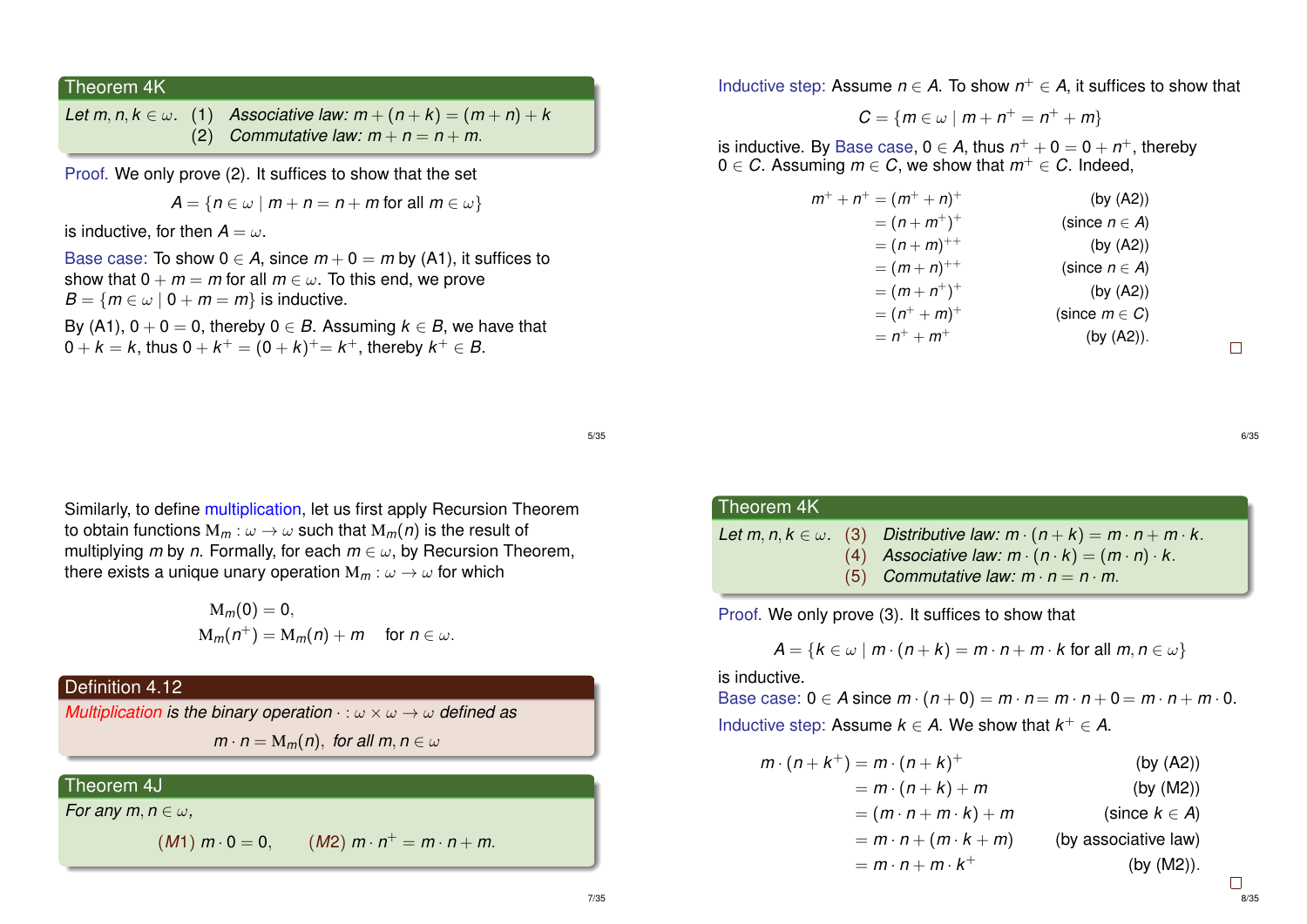In the same manner, we can define exponentiation operation on  $\omega$ such that

(E1) 
$$
m^0 = 1
$$
,  
(E2)  $m^{n^+} = m^n \cdot m$ .

For any  $m, n, k \in \omega$ , we have that

$$
m^{n+k}=m^n\cdot m^k.
$$

(Exercise)

9/35

For " $\Longleftarrow$ ", suppose  $m \cdot k \in n \cdot k$ . Recall that  $\in$  satisfies trichotomy, thus exactly one of the following three alternatives holds:

 $m \in n$  or  $m = n$  or  $n \in m$ .

If  $m = n$ , then the assumption becomes  $m \cdot k \in m \cdot k$ , which contradicts  $m \cdot k = m \cdot k$  by trichotomy.

If  $n \in m$ , then by " $\Longrightarrow$ ", we have that  $n \cdot k \in m \cdot k$ , contradicting the assumption  $m \cdot k \in n \cdot k$  by trichotomy.

Hence, we conclude by trichotomy that  $m \in n$  must be the case.  $\Box$ 

### Corollary 4P (Cancellation Law)

*For any m, n, k*  $\in \omega$ 

(i)  $m + k = n + k \implies m = n$ .

(ii)  $m \cdot k = n \cdot k$  and  $k \neq 0 \implies m = n$ .

Proof. Follows from Theorem 4N.

# Theorem 4N *For any m, n, k*  $\in \omega$ (i)  $m \in n \iff m + k \in n + k$ . (ii) *If*  $k \neq 0$ , then  $m \in n \iff m \cdot k \in n \cdot k$ .

Proof. We only prove (ii). For " $\Longrightarrow$ ", consider fixed  $m \in n \in \omega$ . We need to show that  $m \cdot k \in n \cdot k$  holds for all natural numbers  $k \neq 0$ . Recall that for any natural number  $k \neq 0$ ,  $k = p^+$  for some  $p \in \omega$ . In view of this, it suffices to show that the set  $\mathcal{A} = \{ \boldsymbol{\rho} \in \omega \mid m \cdot \boldsymbol{\rho}^+ \in n \cdot \boldsymbol{\rho}^+ \}$ 

is inductive.

Clearly,  $0 \in A$ , since  $m \cdot 0^+ = m \cdot 0 + m = m \in n = n \cdot 0 + n = n \cdot 0^+$ . Suppose  $p \in A$ . We need to show that  $m \cdot p^{++} \in n \cdot p^{++}$ . Indeed,  $m \cdot p^{++} = m \cdot p^+ + m$ . Since  $p \in A$ , we have  $m \cdot p^+ \in n \cdot p^+$ . It follows that  $m \cdot p^{++} = m \cdot p^+ + m \in n \cdot p^+ + m$  (by (i))  $\epsilon \in n \cdot p^+ + n$  (by (i), since  $m \in n$ )  $= n \cdot p^{++}.$ 10/35

Elements of Set Theory

# Chapter 5: Construction of the Real Numbers

February 11 & 13, 2014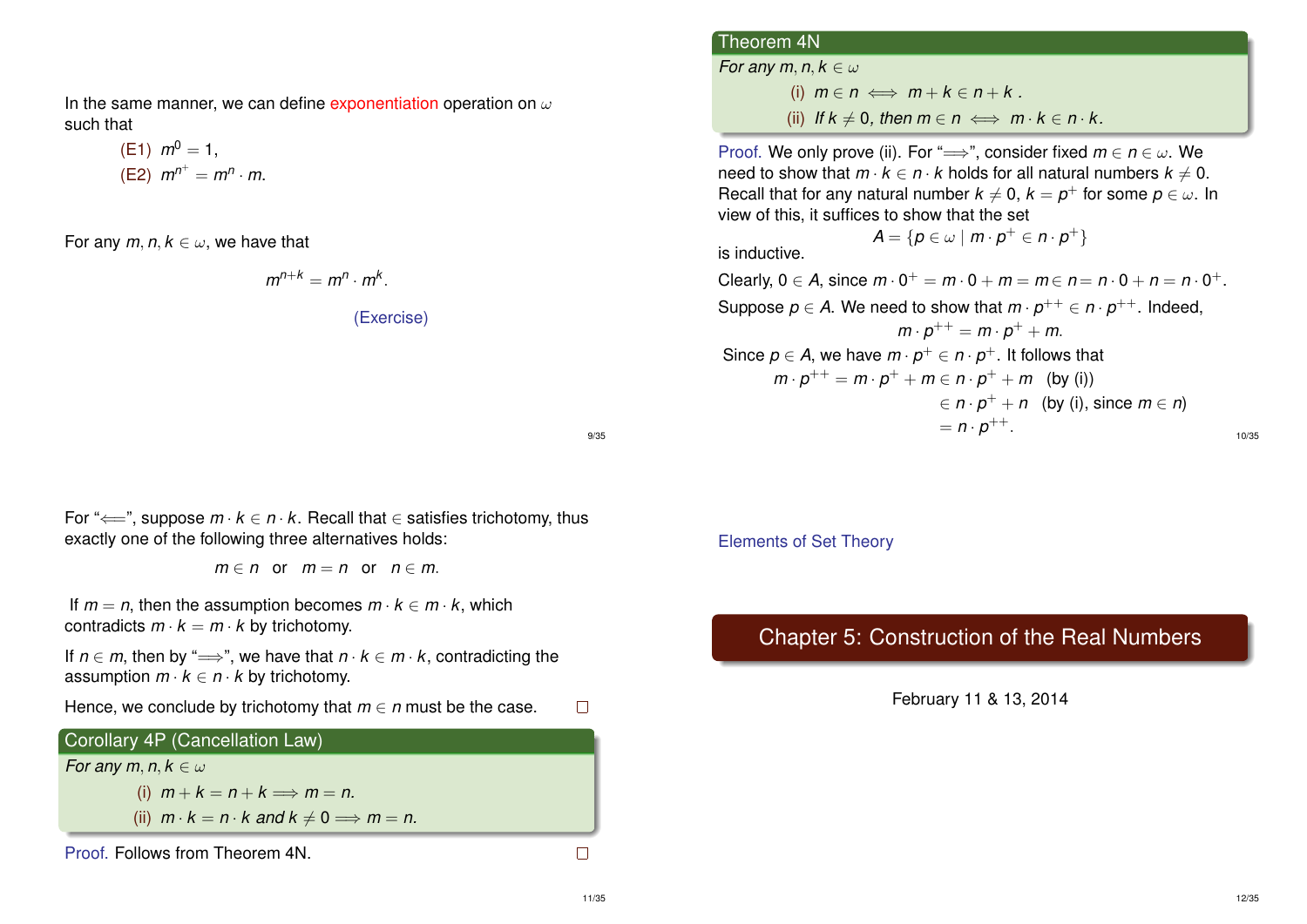We will extend the set  $\omega$  of natural numbers to a set  $\mathbb Z$  of integers, in such a way that  $\mathbb Z$  will contain an isomorphic copy of  $\omega$ .



First idea:  $-1 = 0 - 1$ ,  $-3 = 0 - 3$ , etc. Define  $-1 := (0, 1), -3 := (0, 3),$  etc. But, e.g.,  $0 - 1 = -1 = 2 - 3$  and  $(0, 1) \neq (2, 3)$ .

13/35

A revised idea: Define an equivalence relation ∼ such that  $(0,1)\sim$  (2,3). Then  $[(0,1)]=[(2,3)]$ , and take the integer  $-1\mathrm{z}^1$  to be this equivalence class. Define  $\mathbb{Z} := (\omega \times \omega)/_{\sim}$ .

**Integers** 



Informally, we say that  $(m, n) \sim (p, q)$  iff  $m - n = p - q$ . However, we did not define subtraction  $-$  on  $\omega$ , so the preceding equation does not have a precise meaning yet. But the equation is equivalent to

 $m + a = p + n$ , which does have a meaning.

<sup>1</sup> In order to distinguish non-negative integers from natural numbers, from now on, we denote the integers  $-2, -1, 0, 1, 2$ , etc. by  $-2<sub>\mathbb{Z}</sub>, -1<sub>\mathbb{Z}</sub>, 0<sub>\mathbb{Z}</sub>, 1<sub>\mathbb{Z}</sub>, 2<sub>\mathbb{Z}</sub>$ , etc. with subscripts  $\frac{a}{z}$ ".

### Definition 5.1

*Define a relation* ∼ *on* ω × ω *as*

$$
(m,n) \sim (p,q) \quad \text{iff} \quad m+q=p+n.
$$

#### Theorem 5ZA

*The relation*  $\sim$  *is an equivalence relation on*  $\omega \times \omega$ *.* 

Proof. Reflexivity: Since  $m + n = m + n$ , we have  $(m, n) \sim (m, n)$ .

Symmetricity:

$$
(m,n)\sim (p,q)\Longrightarrow m+q=p+n\Longrightarrow p+n=m+q\Longrightarrow (p,q)\sim (m,n).
$$

Transitivity:  
\n
$$
(m, n) \sim (p, q) \text{ and } (p, q) \sim (r, s)
$$
\n
$$
\implies m + q = p + n \text{ and } p + s = r + q
$$
\n
$$
\implies m + q + p + s = p + n + r + q
$$
\n
$$
\implies m + s = n + r
$$
\n
$$
\implies (m, n) \sim (r, s).
$$

14/35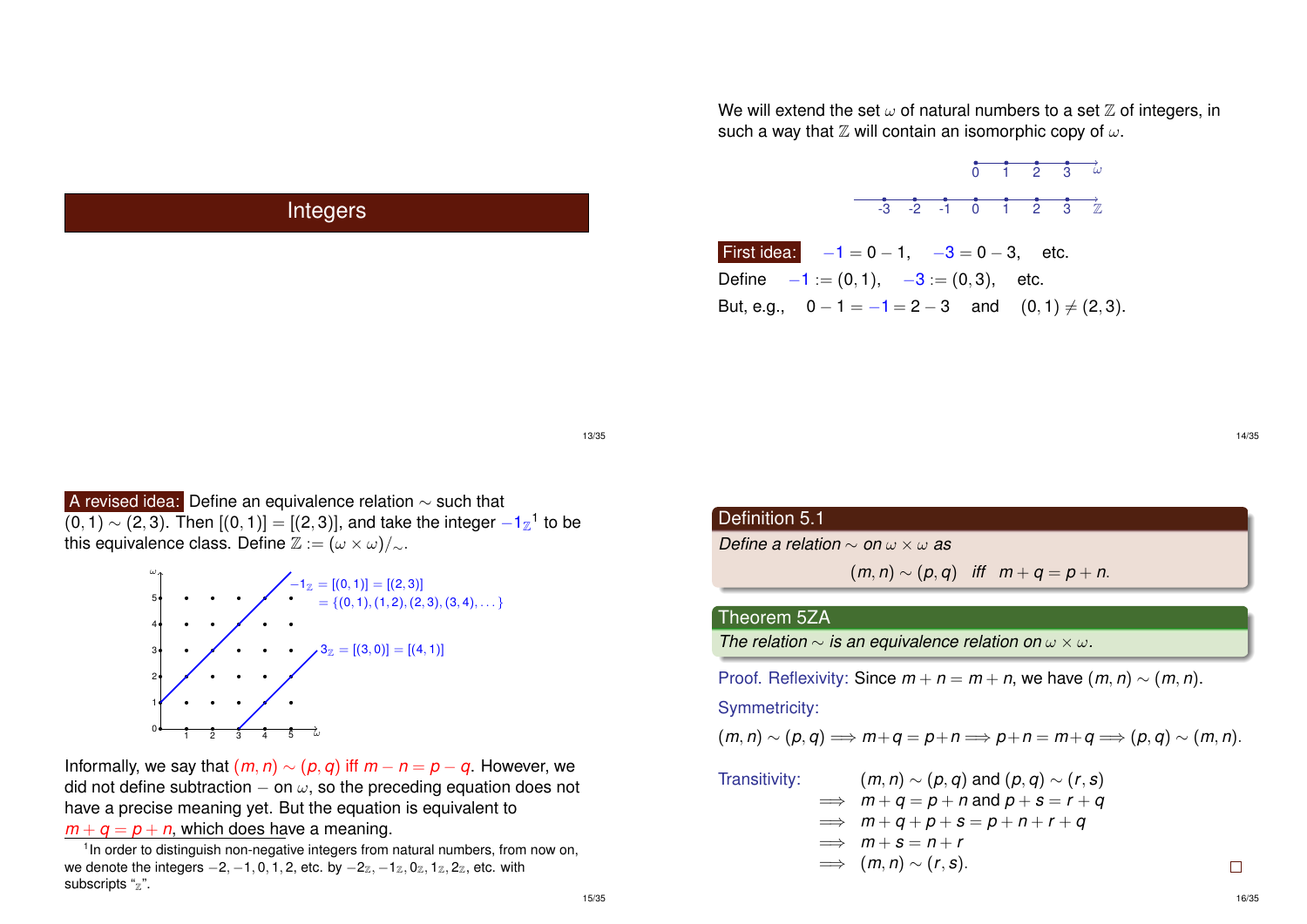Definition 5.2

*Define the set of integers as*  $\mathbb{Z} := (\omega \times \omega)/_{\sim}$ *.* 

For example, 
$$
-1_{\mathbb{Z}} := [(0,1)] = [(1,2)] = \{(1,2), (2,3), (3,4), \dots\}
$$
  
 $3_{\mathbb{Z}} := [(3,0)] = \{(3,0), (4,1), (5,2), \dots\}$ 

Informally, for any two integers  $[(m, n)]$ ,  $[(p, q)]$ , addition acts as

$$
(m-n)+(p-q)=(m+p)-(n+q).
$$

# Definition 5.3 (Addition)

*Define the addition operation* + :  $\mathbb{Z} \times \mathbb{Z} \rightarrow \mathbb{Z}$  *as: for any two integers*  $[(m, n)], [(p, q)],$ 

 $[(m, n)] + [(p, q)] = [(m + p, n + q)].$ 

We have to check that such defined  $+$  is well-defined.

17/35

Example 5.2: Calculate  $4_{\mathbb{Z}} + (-5_{\mathbb{Z}})$ .

Solution. Since  $4_{\mathbb{Z}} = [(4, 0)]$  and  $-5_{\mathbb{Z}} = [(0, 5)]$ , we have that

$$
4_{\mathbb{Z}}+(-5_{\mathbb{Z}})=[(4,0)]+[(0,5)]=[(4+0,0+5)]=[(4,5)]=-1_{\mathbb{Z}}.
$$

 $\Box$ 

## Lemma 5ZB

If 
$$
(m, n) \sim (m', n')
$$
 and  $(p, q) \sim (p', q')$ , then  
\n
$$
(m+p, n+q) \sim (m'+p', n'+q').
$$

Proof. Since  $(m, n) \sim (m', n')$  and  $(p, q) \sim (p', q')$ , we have that

 $m + n' = m' + n$  and  $p + q' = p' + q$ .

Adding both sides of the above two equalities yields

$$
m+n'+p+q'=m'+n+p'+q,\\
$$

i.e.,

 $(m+p)+(n'+q') = (m'+p')+(n+q),$ 

 $m$  which means  $(m + p, n + q) \sim (m' + p', n' + q').$ 

 $\Box$ 

18/35

# Theorem 5ZC

*For any a, b, c*  $\in \mathbb{Z}$ , (commutative law)  $a + b = b + a$ (associative law)  $a + (b + c) = (a + b) + c$ 

Proof. We only prove commutative law. Let  $a = [(m, n)]$  and  $b = [(p, q)]$  for some *m*, *n*, *p*,  $q \in \omega$ . We have that

$$
a + b = [(m, n)] + [(p, q)]
$$
  
= [(m + p, n + q)]  
= [(p + m, q + n)] (since + on  $\omega$  is commutative)  
= [(p, q)] + [(m, n)]  
= b + a.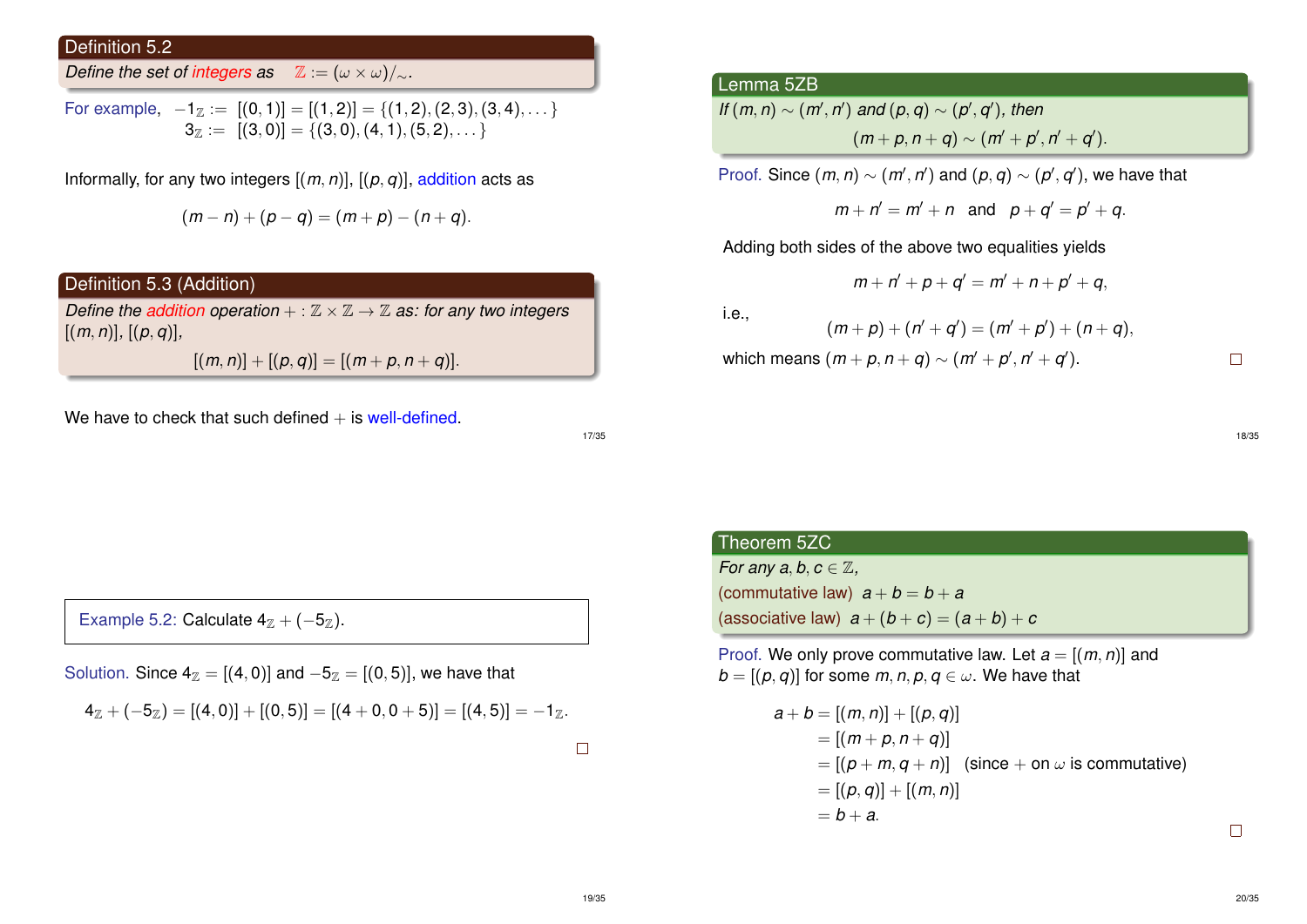## Theorem 5ZD

| (a) $0_{\mathbb{Z}} = [(0,0)]$ is an additive identity: $a + 0_{\mathbb{Z}} = a$ for all $a \in \mathbb{Z}$ . |       |
|---------------------------------------------------------------------------------------------------------------|-------|
| (b) For any $a \in \mathbb{Z}$ , there is a unique $b \in \mathbb{Z}$ such that                               |       |
| $a + b = 0$ <sub>7</sub> .                                                                                    | $(*)$ |
| The unique integer b is called the additive inverse of a, denoted by $-a$ .                                   |       |

Proof. (a) Let  $a = [(m, n)]$ . We have that

$$
a + 0_{\mathbb{Z}} = [(m, n)] + [(0, 0)] = [(m + 0, n + 0)] = [(m, n)] = a.
$$

(b) Let  $a = [(m, n)]$ . Take  $b = [(n, m)]$ . We have that

$$
a+b=[(m,n)]+[(n,m)]=[(m+n,n+m)]=[(0,0)]=0_{\mathbb{Z}}.
$$

For uniqueness, assume  $b' \in \mathbb{Z}$  also satisfies equality (\*). Then

$$
b = b + 0_{\mathbb{Z}} = b + (a + b') = (b + a) + b' = 0_{\mathbb{Z}} + b' = b'.
$$

21/35

Informally, for any two integers  $[(m, n)]$ ,  $[(p, q)]$ , multiplication acts as  $(m - n) \cdot (p - q) = mp - mq - np + nq = (mp + nq) - (mq + np).$ 

## Definition 5.5 (Multiplication)

*Define the multiplication operation*  $\cdot : \mathbb{Z} \times \mathbb{Z} \rightarrow \mathbb{Z}$  *as: for any two integers* [(*m*, *n*)]*,* [(*p*, *q*)]*,*  $[(m, n)] \cdot [(p, q)] = [(mp + nq, mq + np)].$ 

Example 5.3: For any  $a, b \in \mathbb{Z}$ ,  $(-a) \cdot b = -(a \cdot b).$ 

Proof. Let  $a = [(m, n)]$  and  $b = [(p, q)]$ . It follows that  $(-a) \cdot b = [(n, m)] \cdot [(p, q)]$  $= [(np + mq, nq + mp)]$  $= -[(nq + mp, np + mq)]$  $= -([m, n)] \cdot [(p, q)]$ 

 $= -(a \cdot b).$ 

From the proof of the above theorem, we see that

\n- \n
$$
-[(m, n)] = [(n, m)], \text{ in particular, } -0_{\mathbb{Z}} = [(0, 0)] = 0_{\mathbb{Z}}.
$$
\n
\n- \n
$$
(-[(m, n)]) = -[(n, m)] = [(m, n)]
$$
\n
\n

## Definition 5.4 (Subtraction)

*Define the subtraction operation* − :  $\mathbb{Z} \times \mathbb{Z} \rightarrow \mathbb{Z}$  *as: for any two integers a*, *b,*  $a - b = a + (-b)$ .

22/35

# Lemma 5ZE *If*  $(m, n) \sim (m', n')$  *and*  $(p, q) \sim (p', q')$ , *then*

 $(mp + nq, mq + np) \sim (m'p' + n'q', m'q' + n'p').$ 

Proof. Since  $(m, n) \sim (m', n')$  and  $(p, q) \sim (p', q')$ , we have that

$$
m + n' = m' + n
$$
 and  $p + q' = p' + q$ .

It follows that

$$
(m+n')p = (m'+n)p \Longrightarrow mp + n'p = m'p + np,
$$
  
\n
$$
(m'+n)q = (m+n')q \Longrightarrow m'q + nq = mq + n'q,
$$
  
\n
$$
m'(p+q') = m'(p'+q) \Longrightarrow m'p + m'q' = m'p' + m'q,
$$
  
\n
$$
n'(p'+q) = n'(p+q') \Longrightarrow n'p' + n'q = n'p + n'q'.
$$

Adding the four equations yields that

 $mp + nq + m'q' + n'p' = m'p' + n'q' + mq + np,$ 

namely, 
$$
(mp + nq, mq + np) \sim (m'p' + n'q', m'q' + n'p')
$$
.

23/35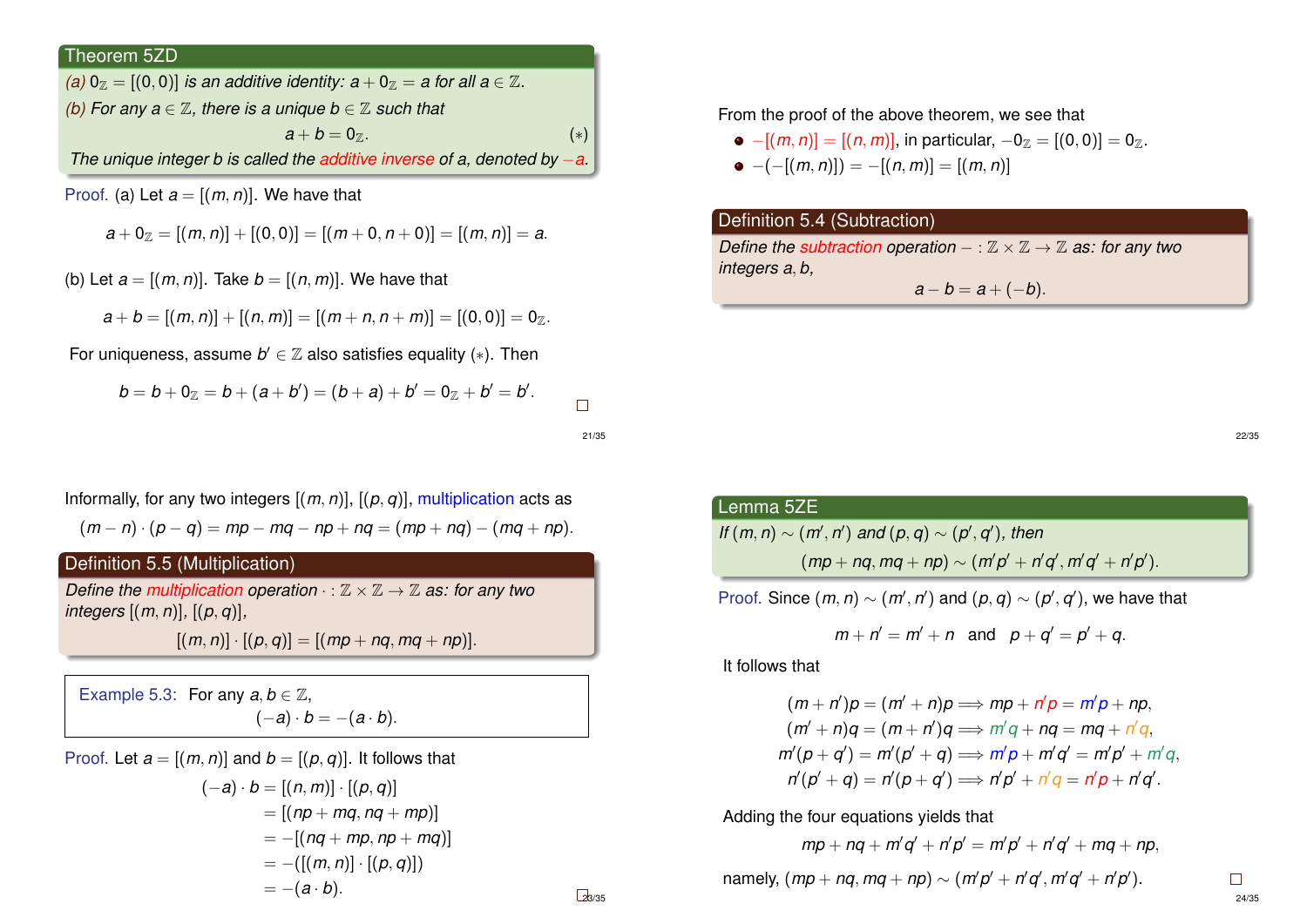### Lemma 5ZF

*For any a, b, c*  $\in \mathbb{Z}$ , (commutative law)  $a \cdot b = b \cdot a$ . (associative law)  $a \cdot (b \cdot c) = (a \cdot b) \cdot c$ , (distributive law)  $a \cdot (b + c) = a \cdot b + a \cdot c$ .

Proof. We only prove commutative law.

Let 
$$
a = [(m, n)]
$$
 and  $b = [(p, q)]$ , then  
\n
$$
a \cdot b = [(m, n)] \cdot [(p, q)] = [(mp + nq, mq + np)],
$$
\n
$$
b \cdot a = [(p, q)] \cdot [(m, n)] = [(pm + qn, qm + pn)].
$$
\nHence  $a \cdot b = b \cdot a$ .

25/35

 $\Box$ 

Informally, we want to define an ordering  $<$  on  $\mathbb Z$  such that for any  $[(m, n)], [(p, q)] \in \mathbb{Z},$ 

 $m - n < p - q$  iff  $m + q \in p + n$ .

#### Definition 5.6 (Ordering)

*Define an ordering*  $<$  *on*  $\mathbb{Z}$  *as: for any two integers*  $[(m, n)]$ ,  $[(p, q)]$ ,  $[(m, n)] < [(p, q)]$  *iff*  $m + q \in p + n$ .

Example 5.4: Show that  $-2\alpha < 0\alpha$ .

Proof. Recall that  $-2\ell = [(0, 2)]$  and  $0\ell = [(0, 0)]$ . Since

$$
0+0=0\,{\in}\,2=0+2,
$$

we conclude that  $-2_Z < 0_Z$ .

### Theorem 5ZG

*(a)*  $1_{\mathbb{Z}} = [(1, 0)]$  *is a multiplicative identity: a* ·  $1_{\mathbb{Z}} = a$  *for all a*  $\in \mathbb{Z}$ *. (b)*  $1_{\mathbb{Z}} \neq 0_{\mathbb{Z}}$ *(c)* If  $a \cdot b = 0$ <sub>7</sub>, then either  $a = 0$ <sub>7</sub> or  $b = 0$ <sub>7</sub>.

Proof. We only prove (a) and (b).

(a) Let  $a = [(m, n)]$ . We have that  $a \cdot 1_{\mathbb{Z}} = [(m, n)] \cdot [(1, 0)] = [(m \cdot 1 + n \cdot 0, m \cdot 0 + n \cdot 1)] = [(m, n)] = a$ . (b) To check  $1_{\mathbb{Z}} = [(1, 0)] \neq [(0, 0)] = 0_{\mathbb{Z}}$ , it suffices to check that  $(1, 0)$   $\neq$   $(0, 0)$ , which reduces to checking  $1 = 1 + 0 \neq 0 + 0 = 0$ . But this is true, as  $1 = \{ \emptyset \} \neq \emptyset = 0$ .  $\Box$ 

We need to show that  $\langle$  is well-defined.

| Lemma 5ZH                                                                     |
|-------------------------------------------------------------------------------|
| If $(m, n) \sim (m', n')$ and $(p, q) \sim (p', q')$ , then                   |
| $m+q \in p+n$ iff $m'+q' \in p'+n'$ .                                         |
| Proof. Since $(m, n) \sim (m', n')$ and $(p, q) \sim (p', q')$ , we have that |

$$
m+n'=m'+n \text{ and } p+q'=p'+q.
$$

It follows that

$$
m + q \in p + n \iff m + q + n' + q' \in p + n + n' + q' \n\iff m' + n + q + q' \in p' + q + n + n' \n\iff m' + q' \in p' + n'.
$$

 $\Box$ 

26/35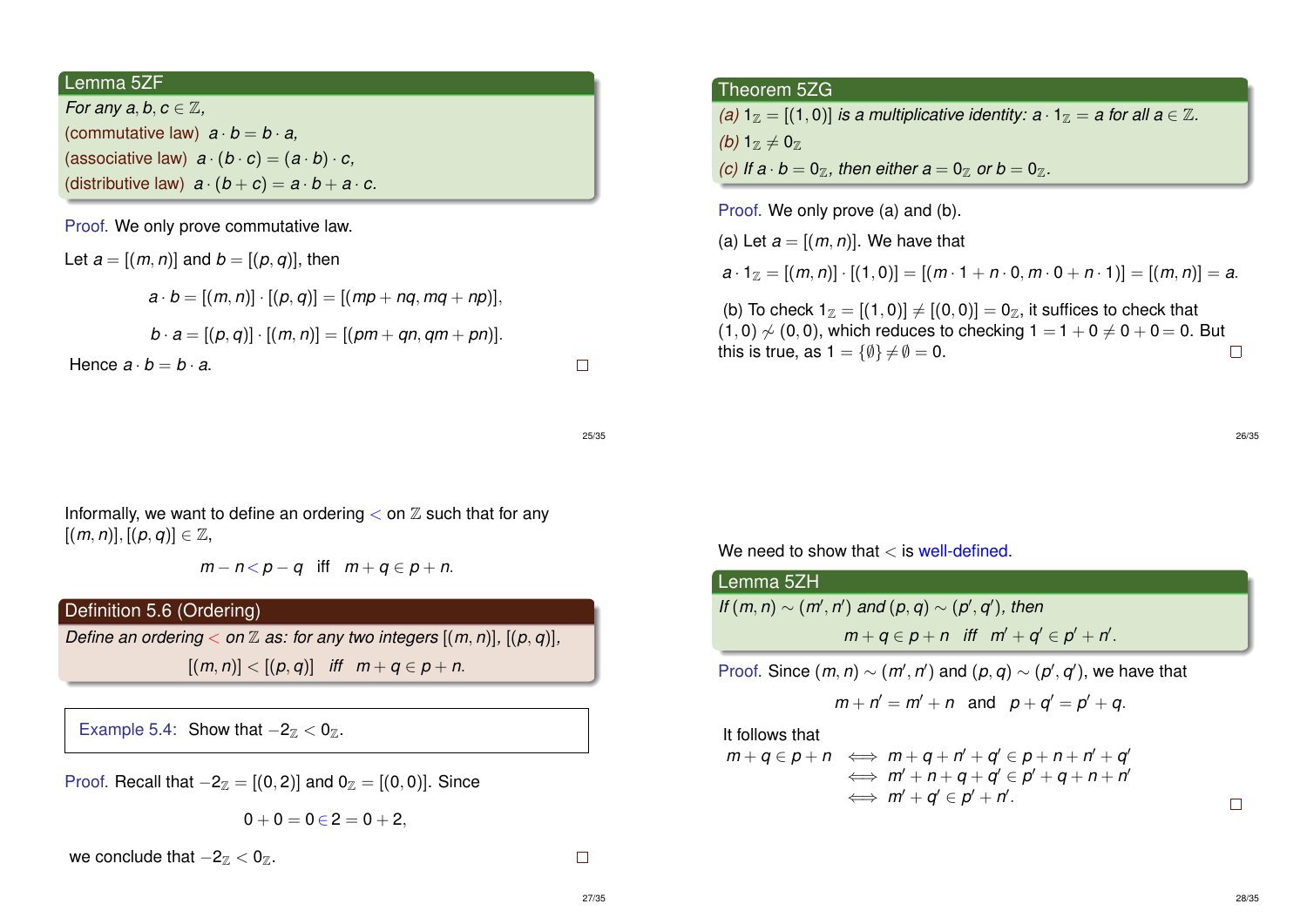# Lemma 5ZI

*The relation* < *is a linear ordering on* Z*.*

Proof. We must show that  $\lt$  is transitive and satisfies trichotomy on  $\mathbb{Z}$ . Let  $a = [(m, n)]$ ,  $b = [(p, q)]$  and  $c = [(r, s)]$  be integers.

For trichotomy, we need to show that exactly one of the following three alternatives holds:

 $a < b$ ,  $a = b$ ,  $b < a$ .

That is, exactly one of the following holds:

 $m + q \in p + n$ ,  $m + q = p + n$ ,  $p + n \in m + q$ .

But this follows from the trichotomy of  $\in$  in  $\omega$ .

#### For transitivity, we have that

$$
a < b \text{ and } b < c \implies m + q \in p + n \text{ and } p + s \in r + q
$$
  
\n
$$
\implies m + q + s \in p + n + s \text{ and } p + s + n \in r + q + n
$$
  
\n
$$
\implies m + q + s \in r + q + n \quad \text{(by transitivity of } \in \text{on } \omega\text{)}
$$
  
\n
$$
\implies m + s \in r + n
$$
  
\n
$$
\implies a < c.
$$

 $-3\pi$   $-2\pi$   $-1\pi$   $0\pi$   $1\pi$   $2\pi$   $3\pi$   $\mathbb{Z}$ 

Note: For any integer  $[(m, n)]$ , we have  $[(m, n+1)] < [(m, n)]$ . Thus the set  $\mathbb Z$  does not have a least element with respect to the ordering  $\lt$ , implying that  $<$  on  $\mathbb Z$  is not a well ordering.

## Definition 5.7

An integer a is called positive iff  $0<sub>\mathbb{Z}<</sub>$  a; negative iff  $a<0<sub>\mathbb{Z}<</sub>$ .

The trichotomy of  $\lt$  implies that exactly one of the following holds:

*a* is positive,  $a = 0_{\mathbb{Z}}$ , *a* is negative.

# Theorem 5ZJ

*For any a, b,*  $c \in \mathbb{Z}$ *,* 

(i)  $a < b \iff a + c < b + c$ . (ii) *If*  $0_{\mathbb{Z}} < c$ , then  $a < b \iff a \cdot c < b \cdot c$ .

Proof. We only prove (i). Let  $a = [(m, n)]$ ,  $b = [(p, q)]$  and  $c = [(r, s)]$ be integers. Then

$$
a + c = [(m + r, n + s)]
$$
 and  $b + c = [(p + r, q + s)].$ 

It follows that

$$
a < b \Longleftrightarrow [(m, n)] < [(p, q)]
$$
  
\n
$$
\Longleftrightarrow m + q \in p + n
$$
  
\n
$$
\Longleftrightarrow m + r + q + s \in p + r + n + s
$$
  
\n
$$
\Longleftrightarrow a + c < b + c.
$$

Example 5.5: For any  $a, b \in \mathbb{Z}$ ,  $a < b \iff -b < -a$ . In particular,  $c < 0_{\mathbb{Z}} \iff 0_{\mathbb{Z}} < -c$ .

Proof. By Theorem 5ZJ (i),

$$
a < b \iff a + \big( (-a) + (-b) \big) < b + \big( (-b) + (-a) \big) \iff -b < -a.
$$

32/35